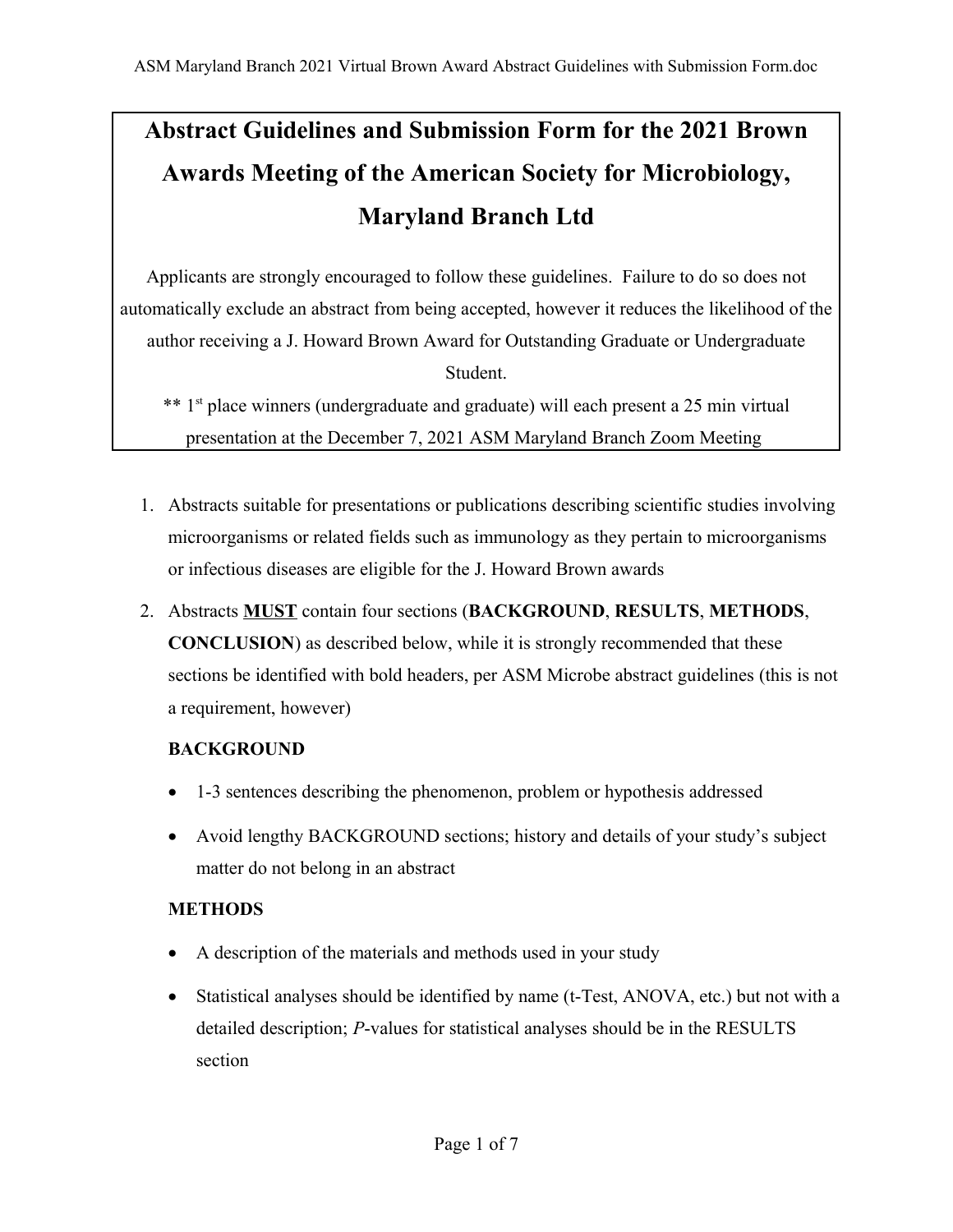- Inclusion and endpoint criteria should be in this section, as should quantitative study information such as sample size, number of replicates, etc.
- Give the names of specific tests, not general terms such as "genomic analysis" or "microsome-based assay"
- If specific kits, products and/or instruments are integral to the study, then trade names may be used

#### **RESULTS**

- Data should be quantitative (numbers! "Science is measurement"); historical and epidemiological data should also be presented in terms of numbers, rates and trends
- Any result described as "significant" MUST also contain a *P*-value, and a statistical test should be named in the METHODS section
- Provide numbers along with terms such as "over-production" or "depletion of"; for example: state "5-fold up-regulated" instead of just "up-regulated"

#### **CONCLUSION**

- 1-3 sentences summarizing the conclusions drawn from the results
- Ideally this section would include a single sentence with the "take home message" telling your audience what the results of the study mean
- Do NOT mention future research directions; this does not belong in an abstract
- 3. Abstract authors do not have to be members of ASM or the Maryland Branch, but at least one author must be available during the virtual Brown Awards meeting to accept an award or stand in for a  $1<sup>st</sup>$ -place award-winner if they are unable to give their presentation
- 4. Eligibility for the J. Howard Brown awards:
	- a. For an abstract submitter to be eligible for a J. Howard Brown award for outstanding undergraduate or graduate student, they must be an undergraduate or graduate student on the date of the virtual Brown Awards meeting, or have graduated no earlier than December of 2020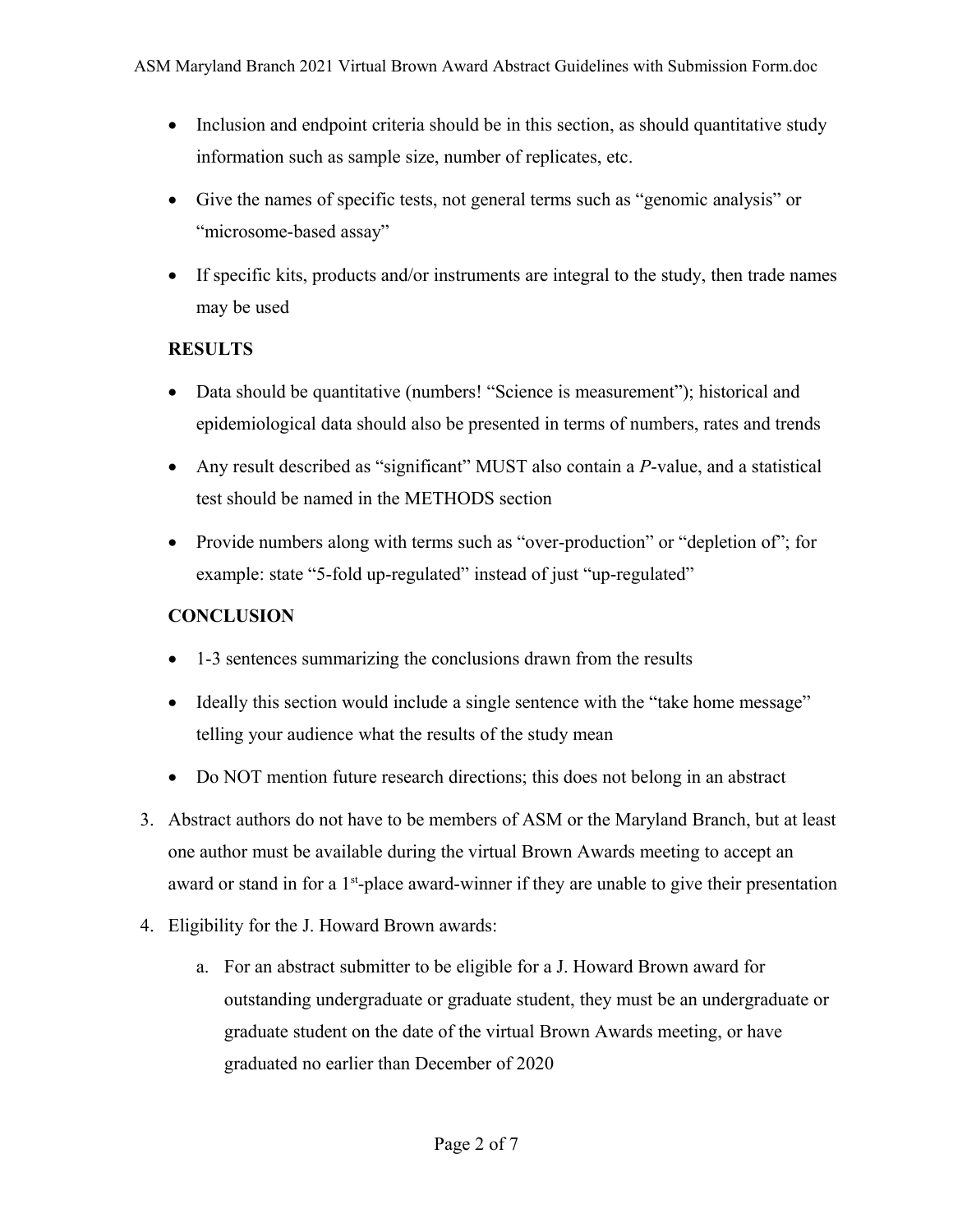- b. Only the submitting author of a given abstract may be eligible for a Brown Award; a Brown Award may not be shared between two or more authors on a single abstract
- 5. Abstracts may be submitted even if they have been submitted or accepted to other conferences, or from posters presented at conferences held in October of 2019 or later
- 6. Abstracts for posters already presented at a previous ASM Maryland Branch poster session will not be accepted
- 7. Branch Officers and the Board of Directors will select J. Howard Brown award winners by a vote; if a student directly supervised at an academic institution or workplace by an Officer or BOD member submits an abstract, then that Officer or BOD member will recuse themselves from voting on that Brown award that year
- 8. An author may submit more than one abstract for Brown Award consideration, but can only win an award for one of the abstracts
- 9. Abstract character counts should be less than 2500 characters (this does not include spaces, title, authors or institution)
- 10. Abstracts must be submitted using the form contained in this document, the guidelines portion does not need to be removed
- 11. Do not convert this file into PDF format; leave it as an MS Word file.
- 12. Please name your submission file 'LastName2021Undergrad' or 'LastName2021Grad' Example: Emeria2021Grad
- 13. The abstract title, author and affiliation information will be directly carried over into a PDF that will be made available shortly after the virtual Brown Awards meeting, and as such spelling, punctuation and grammatical errors are the responsibility of the submitter
- 14. The person listed as "submitting author" on the submission form must be eligible for a J. Howard Brown award and if the abstract is selected, then the award would go to the submitting author
- 15. Affiliations should list the institution, department, city, state/province and country where the authors generated the data from which the abstract was written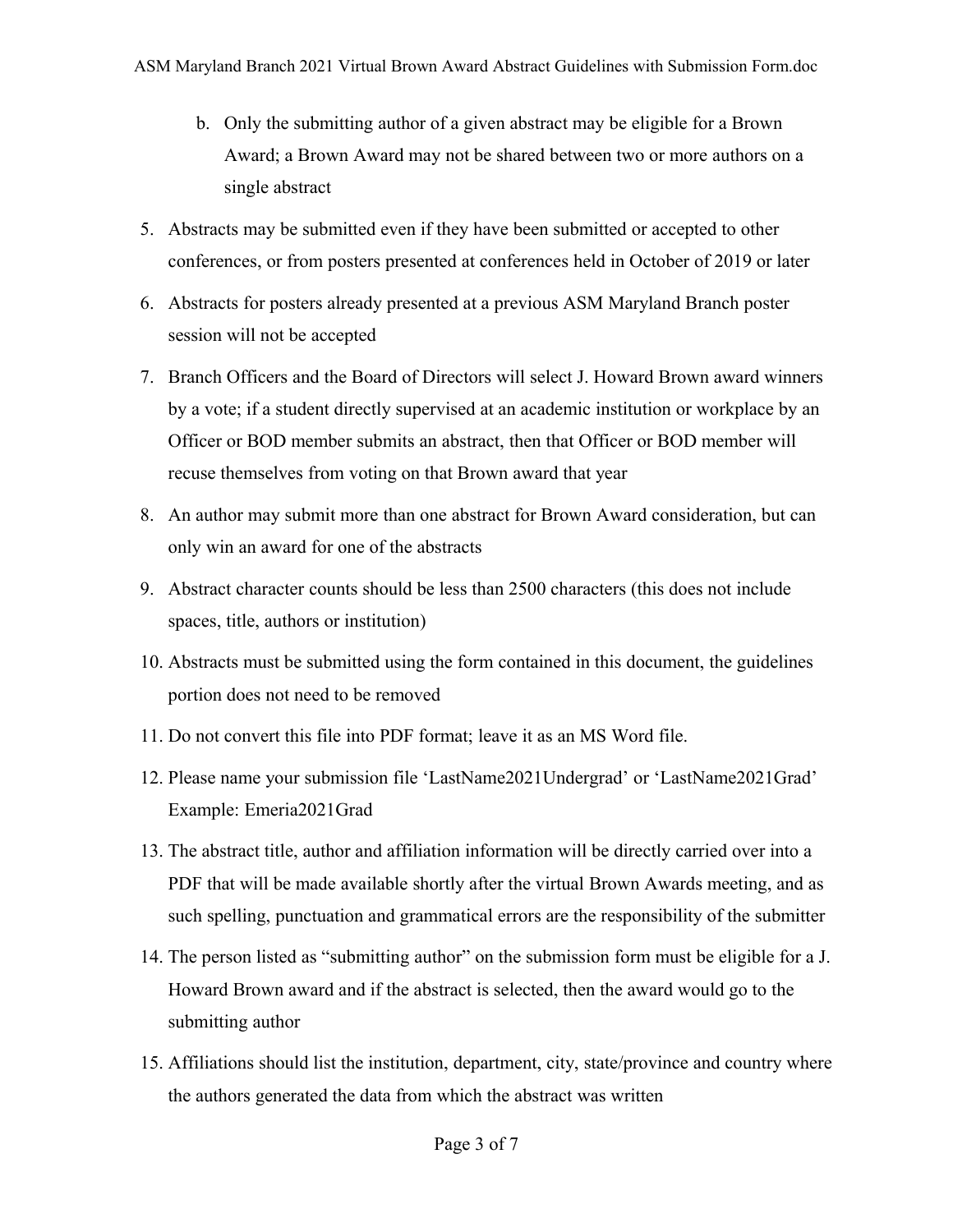#### 16. **General abstract recommendations**

- BACKGROUND or CONCLUSIONS sections should each comprise less than 25% of the abstract word count
- Reviewers are interested in what you did (METHODS) and what the outcomes were (RESULTS), so together these two sections should comprise about 75% of the abstract word count
- Performance parameters (controls, accuracy, acceptable results ranges, CLSI QC criteria, etc.) should be in the METHODS section, and outcomes of testing in the RESULTS section
- Do NOT state results for which testing is not described in the METHODS section, or draw conclusions for which no testing or data are listed
- Do NOT include statements such as "will be discussed" or "will be presented" in lieu of actually presenting data

#### **Prize Values of the J. Howard Brown Awards**

| J. Howard Brown Award for outstanding graduate student: | \$200 |
|---------------------------------------------------------|-------|
| First runner-up:                                        | \$100 |
| Second runner-up:                                       | \$50  |

- J. Howard Brown Award for outstanding undergraduate student: \$200
	- First runner-up:  $$100$
	- Second runner-up:  $$50$

## **INSTRUCTIONS:**

1. Fill out the form below, rename the file as described on page 3, bullet 12, and submit it by 5:00 PM Thursday, December  $2^{nd}$ , to the Abstract Submission Dropbox™ folder at [https://www.dropbox.com/request/MZh6FVE6l0l2hwFep2xS](https://nam11.safelinks.protection.outlook.com/?url=https%3A%2F%2Furldefense.com%2Fv3%2F__https%3A%2Fwww.dropbox.com%2Frequest%2FMZh6FVE6l0l2hwFep2xS__%3B!!AMCWqqRremt4Wx4!HM-Gyy39lOpfUVZPj21gNkY5zN2qaDtNzh3LmNvvZyp8BVzjtxPVSQm2jU9sxryVvw$&data=04%7C01%7Cjkerr@ndm.edu%7Cdb7d32044ea44766e00108d99a29d501%7C23e76ce8053b4267b0d3b497df4bbaf8%7C1%7C0%7C637710326740035003%7CUnknown%7CTWFpbGZsb3d8eyJWIjoiMC4wLjAwMDAiLCJQIjoiV2luMzIiLCJBTiI6Ik1haWwiLCJXVCI6Mn0%3D%7C1000&sdata=8B0kjKMX2dXyguRonXrdwexb%2B3ME%2F1mkUduwqV5GZzE%3D&reserved=0)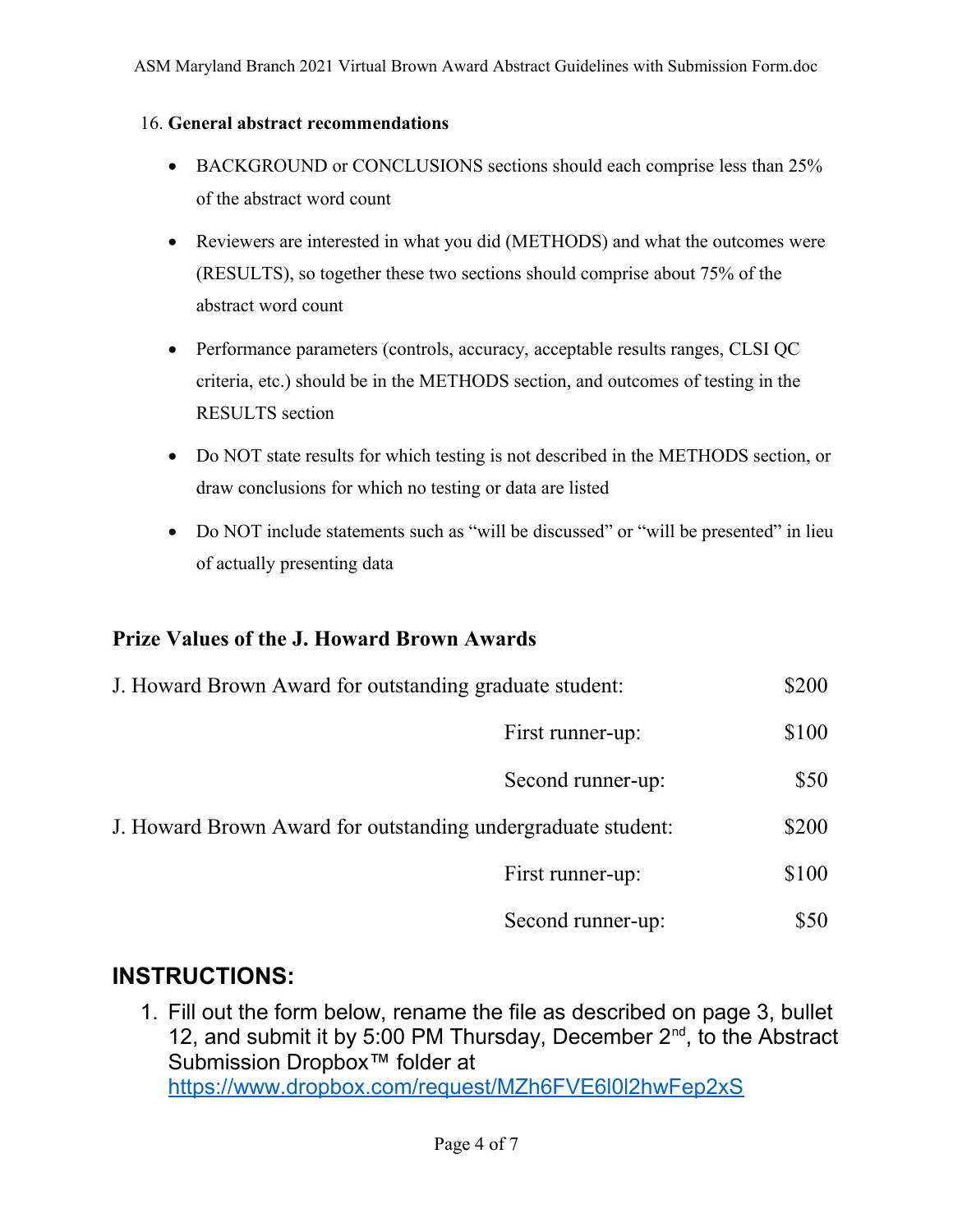- 2. The Branch Board of Directors selects the Brown awardees and notifies the six winners by 9:00 PM Friday December 3.
- 3. The 1<sup>st</sup>-place winners have the weekend of December  $4<sup>th</sup>$ -5<sup>th</sup> to prepare slide decks for their December 7 talks.

## **ABSTRACT SUBMISSION FORM –** *Due by 5 PM, Thurs Dec 2nd*

Title:

Author(s):

Affiliation(s):

Submitting author (Brown award-eligible):

Phone Number: Email:

## **Submitting author status (check one):**

\_\_\_\_\_ Undergraduate Student (or graduated no earlier than Dec. 2020)

\_\_\_\_\_ Graduate Student (or graduated no earlier than Dec. 2020)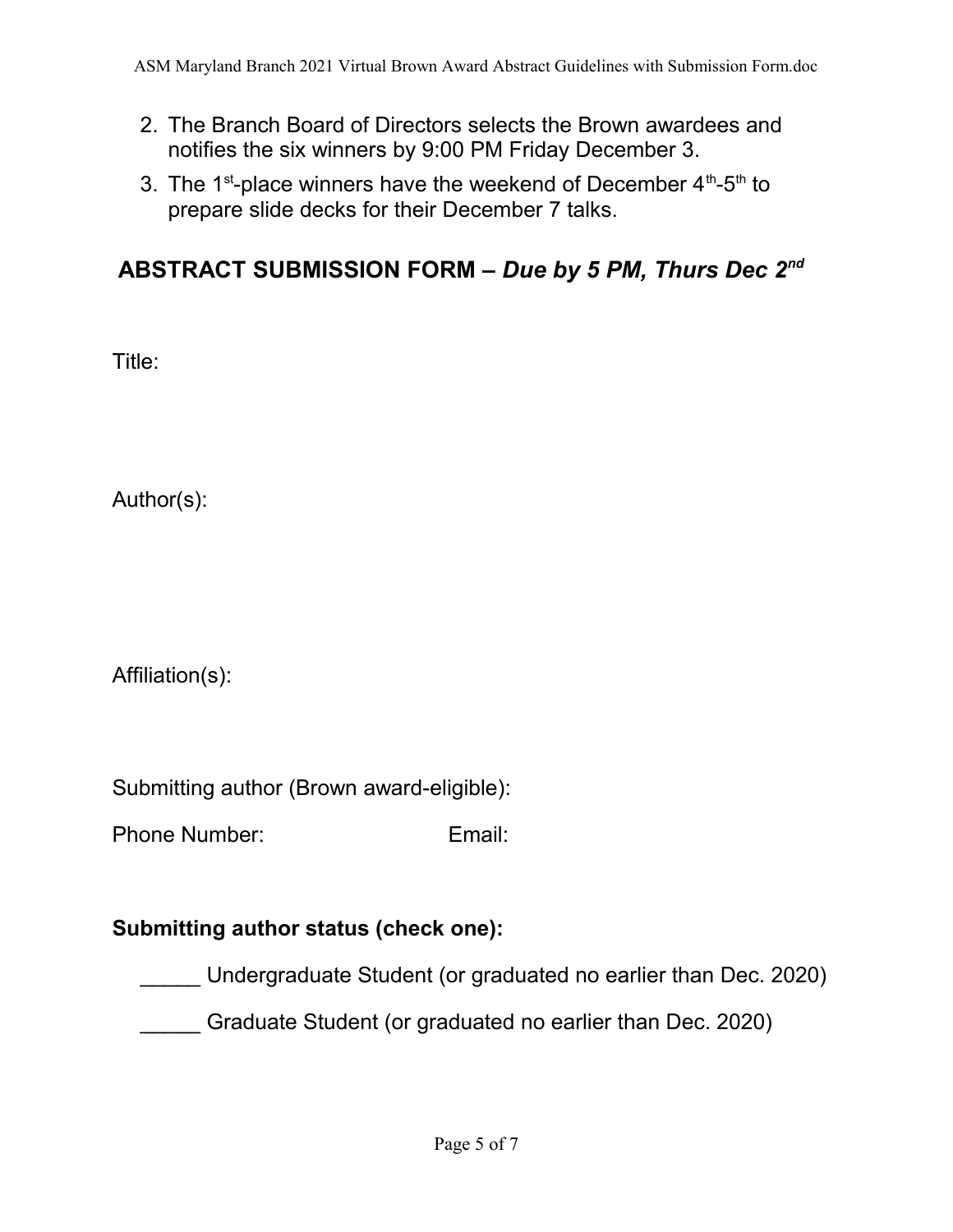## **ABSTRACT**

## **BACKGROUND**

**METHODS**

**RESULTS**

**CONCLUSION**